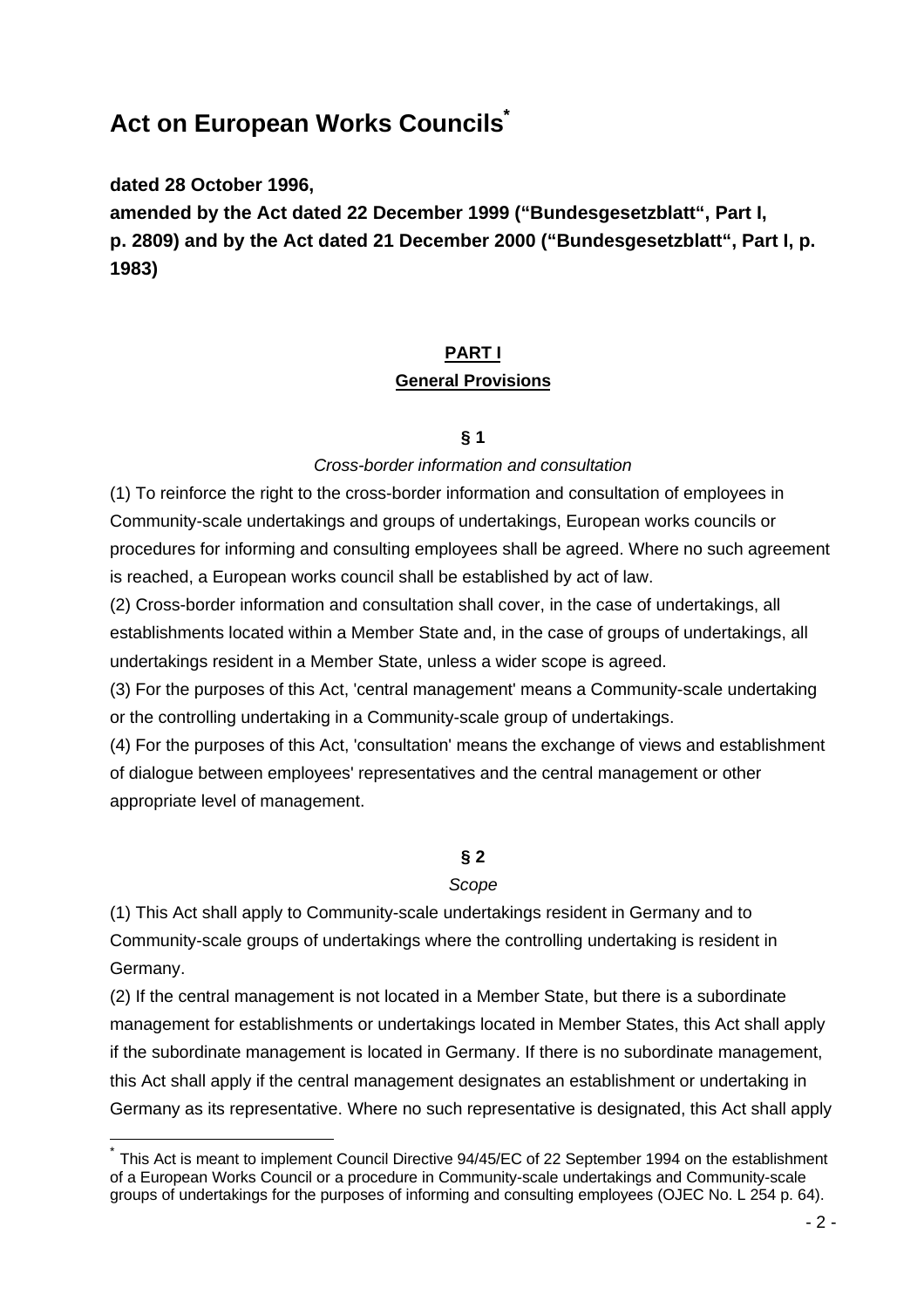if the establishment or undertaking with the most employees, compared with other establishments of the undertaking or undertakings in a group of undertakings located in the Member States, is located in Germany. The above-mentioned bodies shall be deemed to be the central management.

(3) For the purpose of this Act, 'Member States' means the Member States of the European Union and the other States that are party to the Agreement on the European Economic Area. (4) For the calculation of the number of employees in Germany (§ 4), the entitlement to information (§ 5 (2)), the determination of the controlling undertaking (§ 6), the forwarding of the request (§ 9 (2), third sentence), the joint and several liability of the employer (§ 16 (2)), the appointment of the employee representatives for Germany (§§ 11, 23 (1) to (5) and § 18 (2) in conjunction with § 23), together with the protective provisions applying to them (§ 40), and the report submitted to the local employee representatives in Germany (§ 35 (2)), this Act shall apply even where the central management is not in Germany.

#### **§ 3**

#### *Community-scale activity*

(1) An undertaking is active on a Community scale if it has at least 1 000 employees in the Member States including at least 150 employees in each of at least two Member States. (2) A group of undertakings is active on a Community scale if it has at least 1 000 employees in the Member States and includes at least two undertakings resident in different Member States each with at least 150 employees in different Member States.

#### **§ 4**

#### *Calculation of employee numbers*

In establishments and undertakings in Germany, the number of employees considered for the purposes of § 3 shall be calculated as the average number of employees during the past two years in accordance with § 5 (1) of the Works Constitution Act. The relevant date for the commencement of the period referred to in the first sentence shall be the date on which the central management takes the initiative to establish a special negotiating body or receives a request to do so from the employees or their representatives in accordance with the terms set out in  $\S 9(2)$ .

#### **§ 5**

#### *Entitlement to information*

(1) Upon request, the central management shall provide employee representatives with information on the average total number of employees and their distribution between the Member States, undertakings and establishments as well as on the structure of the undertaking or the group of undertakings.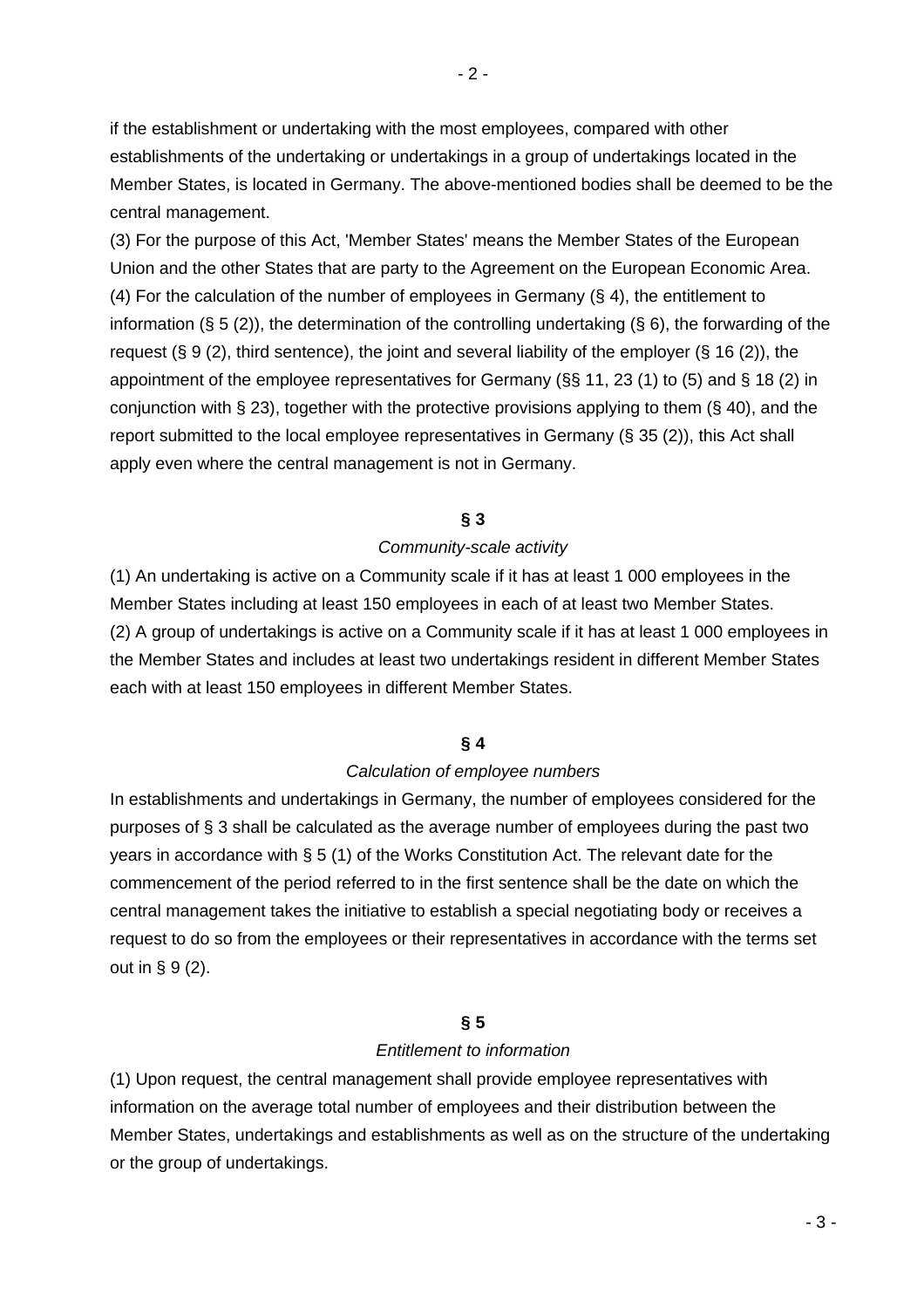(2) A works council or central works council may assert the entitlement under paragraph 1 above *vis-à-vis* the management of the local establishment or undertaking; the latter shall be obliged to obtain the information and documentation required for this purpose from the central management.

## **§ 6**

## *Controlling undertaking*

(1) An undertaking forming part of a Community-scale group of undertakings is a controlling undertaking if it can exercise a dominant influence, directly or indirectly, over another undertaking in the same group (controlled undertaking).

(2) A dominant influence shall be presumed if an undertaking, in relation to another undertaking, directly or indirectly

1. can appoint more than half of the members of the other undertaking's administrative, management or supervisory body or

2. controls a majority of the votes attached to the other undertaking's issued share capital or

3. holds a majority of that undertaking's subscribed capital.

If more than one undertaking meets one of the criteria specified in the first sentence, items 1 to 3 the controlling undertaking shall be determined by applying the criteria in the order listed.

(3) For the purposes of paragraph 2, an undertaking's rights as regards voting and appointment shall include the rights of any undertakings it controls and those of any person or body acting in his or its own name but on behalf of the undertaking or an undertaking controlled by the latter.

(4) An investment or holding company as referred to in Article 3 (5)(a) or (c) of Council Regulation (EEC) No 4064/89 of 21 December 1989 on the control of concentrations between undertakings (OJEC No L 395, p. 1) shall not be deemed to be a controlling undertaking with respect to another undertaking in which it has holdings but does not participate in its management.

## **§ 7**

## *European Works Council in groups of undertakings*

Where a Community-scale group of undertakings includes one or more Community-scale undertakings, a European Works Council shall be established only for the controlling undertaking of the group, unless otherwise agreed.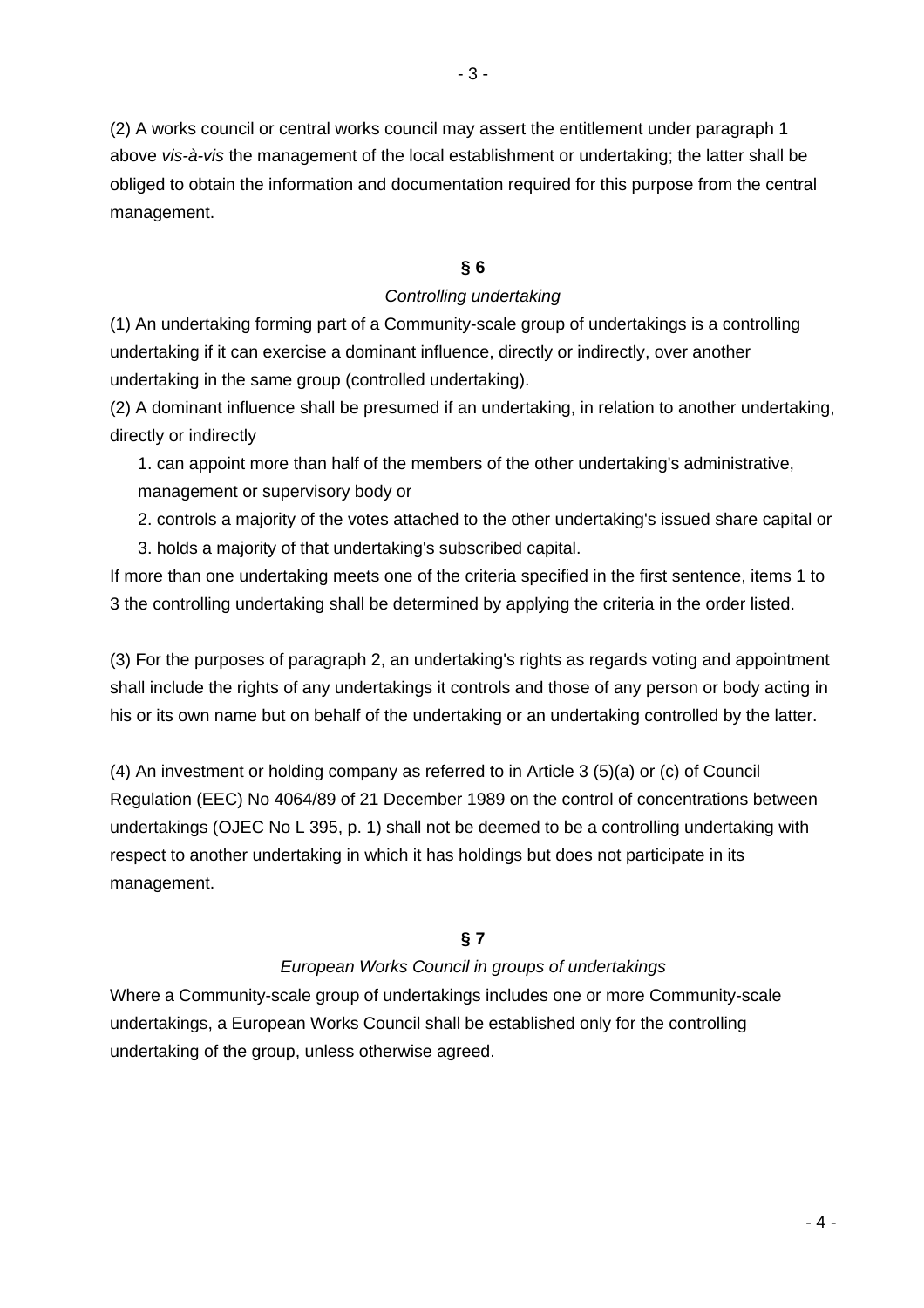## **PART II Special negotiating body**

### **§ 8**

#### *Task*

(1) The special negotiating body shall have the task of negotiating with the central management an agreement on the cross-border information and consultation of employees.

(2) The central management shall provide the special negotiating body in good time with all the information it requires to carry out its tasks and with the necessary documentation. (3) The central management and the special negotiating body shall work together in a spirit of trust. The date, frequency and venue for negotiations shall be determined by agreement between the central management and the special negotiating body.

#### **§ 9**

#### *Establishment*

(1) The special negotiating body shall be established upon a written request by the employees or their representatives addressed to the central management or at the initiative of the central management.

(2) The request shall be effectively submitted if it is signed by at least 100 employees or their representatives from at least two establishments or undertakings in different Member States and is received by the central management. Where more than one request is submitted, the signatures shall be counted together. If the request is submitted to the management of an establishment or undertaking in Germany, the latter shall forward the request without delay to the central management and inform the requesting parties of this fact.

(3) The central management shall inform the requesting parties, the management of the local establishments or undertakings, the employee representatives of the latter and the trade unions represented in establishments in Germany of the establishment of a special negotiating body and of its composition.

#### **§ 10**

#### *Composition*

(1) An employee representative from each Member State in which the undertaking or group of undertakings has an establishment shall be appointed to the special negotiating body.

(2) An additional representative shall be appointed from each Member State with at least 25%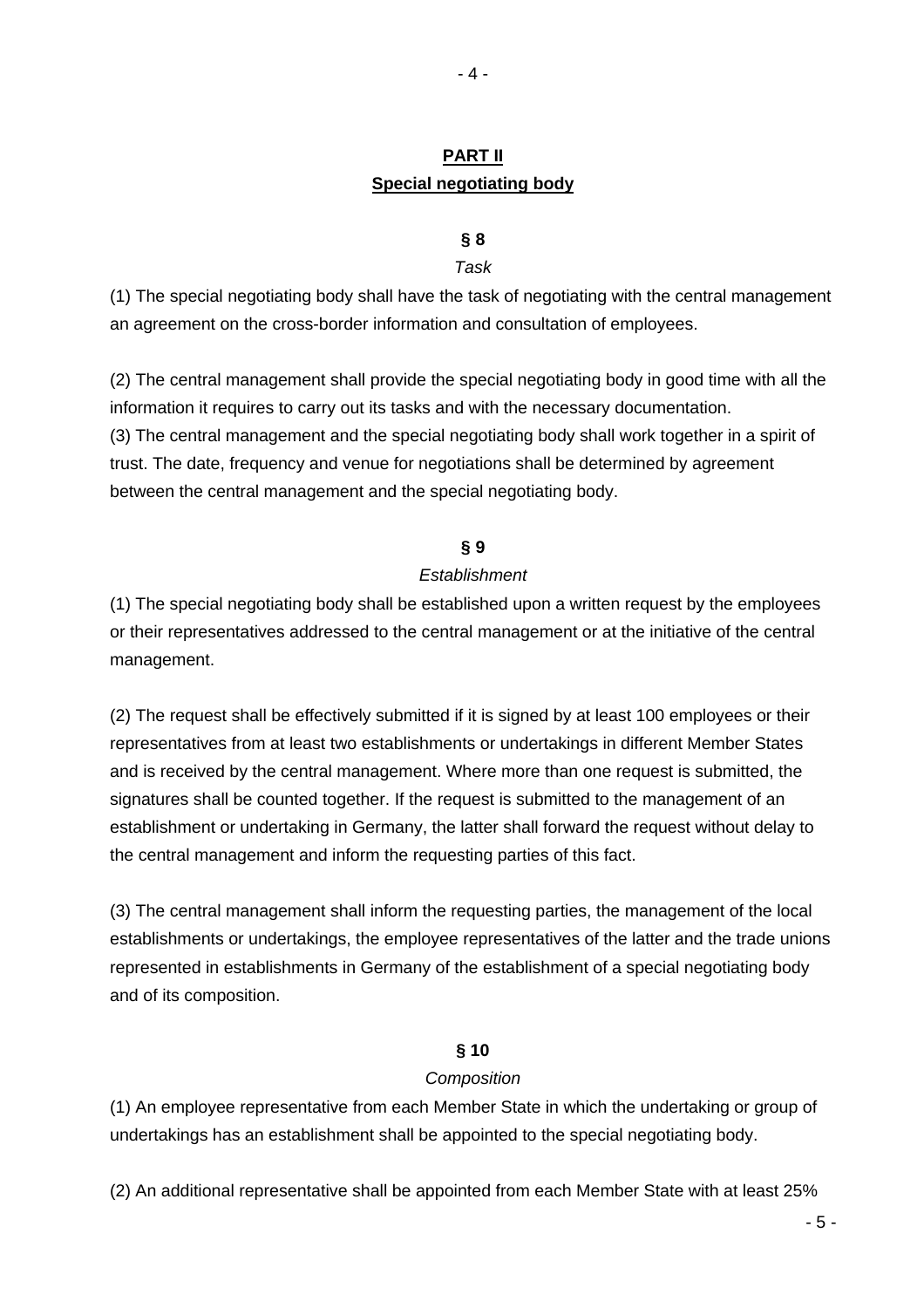of the employees of the undertaking or group of undertakings. Two additional representatives shall be appointed from Member States with at least 50% of the employees and three additional representatives from a Member State with at least 75% of the employees.

(3) Alternate members may be appointed.

### **§ 11**

## *Appointment of employee representatives for Germany*

(1) In Community-scale undertakings, the members of the special negotiating body who represent employees in Germany under this Act or the law of another Member State shall be appointed by the central works council (§ 47 of the Works Constitution Act). Where there is only a works council, the latter shall appoint the members of the special negotiating body.

(2) In Community-scale groups of undertakings, the members of the special negotiating body referred to in the first sentence of paragraph 1 above shall be appointed by the combine works council (§ 54 of the Works Constitution Act). If there is also a central works council or works council not represented on the combine works council, the combine works council shall be extended to include the chairpersons of these works councils and their deputies; these chairpersons and their deputies shall in this respect be deemed to be members of the combine works council.

(3) If there is no combine works council, the members of the special negotiating body referred to in the first sentence of paragraph 1 above shall be appointed as follows:

a) If there is more than one central works council, the members of the special negotiating body shall be appointed at a joint meeting of the central works councils, which shall be convened by the chairperson of the central works council of the largest undertaking in Germany in terms of the number of employees entitled to vote. If there is at least one works council not represented on the central works councils, its chairperson and his or her deputy shall be invited to this meeting; they shall in this respect be deemed to be members of a central works council.

b) If, if in addition to a central works council, there is at least one works council not represented on the central works council, the latter shall be extended to include the chairperson of this works council and his or her deputy; the latter persons shall in this respect be deemed to be members of the central works council. The central works council shall appoint the members of the special negotiating body. If there is only one central works council, the latter shall appoint the members of the special negotiating body.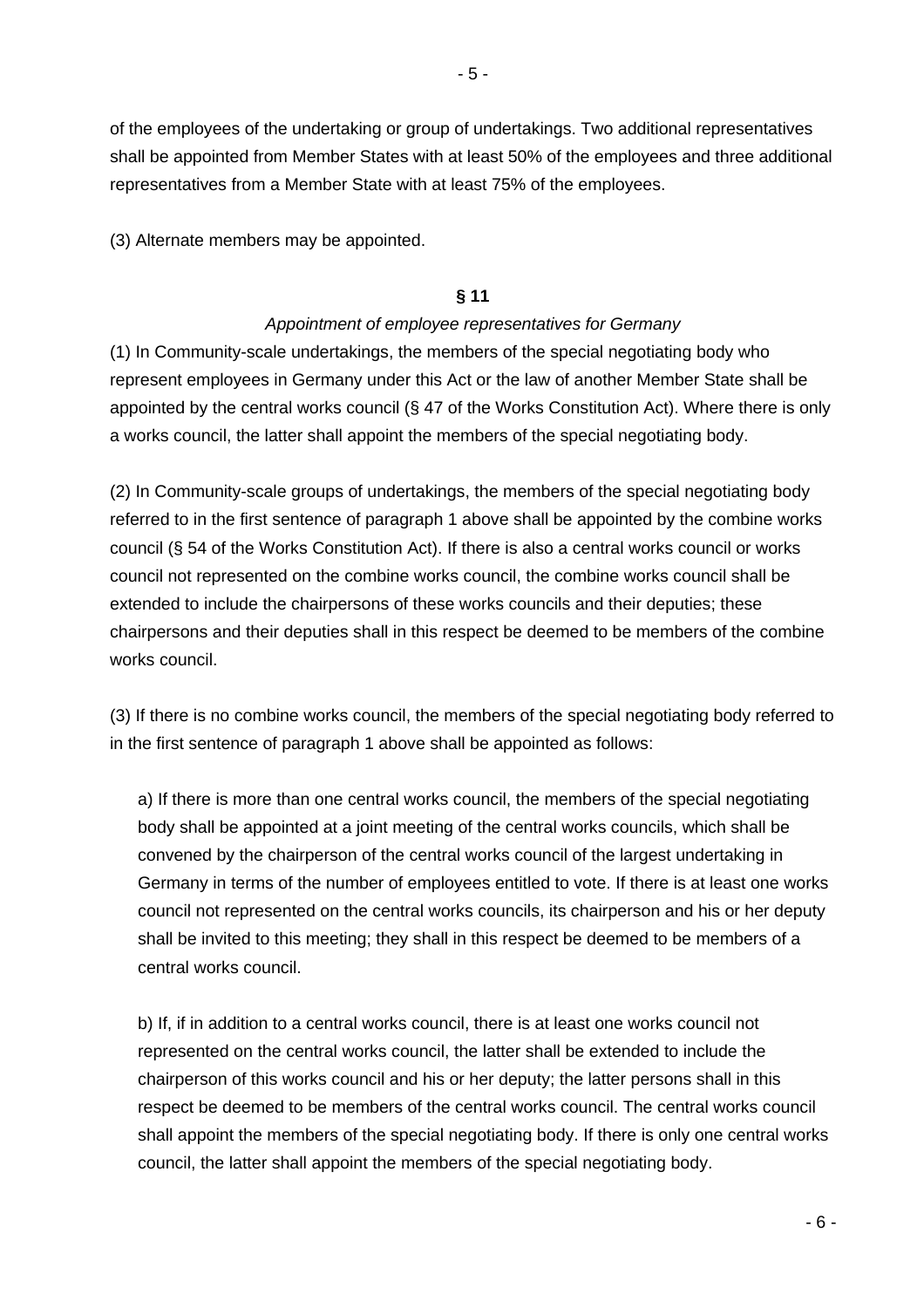c) If there are several works councils, the members of the special negotiating body shall be appointed at a joint meeting convened by the chairperson of the works council of the largest establishment in Germany in terms of the number of employees entitled to vote. The chairpersons of the works councils and their deputies shall be entitled to attend this meeting; § 47 (7) of the Works Constitution Act shall apply *mutatis mutandis*.

d) If there is only one works council, the latter shall appoint the members of the special negotiating body.

(4) The employees referred to in § 5 (3) of the Works Constitution Act may also be appointed as members of the special negotiating body.

(5) Men and women should be appointed in proportion to their respective numbers.

## **§ 12**

## *Information concerning the members of the special negotiating body*

The names of the members of the special negotiating body, their addresses and the establishments to which they belong shall be communicated without delay to the central management. The central management shall pass on this information to the managements and employee representatives of the local establishments or undertakings and to the trade unions represented in establishments in Germany.

## **§ 13**

#### *Meetings, rules of procedure, experts*

(1) The central management shall convene a constitutive meeting of the special negotiating body as soon as the members have been appointed and shall inform the managements of the local establishments and undertakings of this fact. The special negotiating body shall elect a chairperson from among its number and may adopt rules of procedure.

(2) Before any negotiations with the central management, the special negotiating body shall have the right to hold a meeting and invite persons to attend this meeting; § 8 (3), second sentence, shall apply *mutatis mutandis*.

(3) Unless otherwise provided for in this Act, decisions of the special negotiating body shall be adopted by a majority of the votes of its members.

(4) The special negotiating body may be assisted by experts of its choice where this is necessary for it to carry out its tasks properly. Such experts may also be representatives of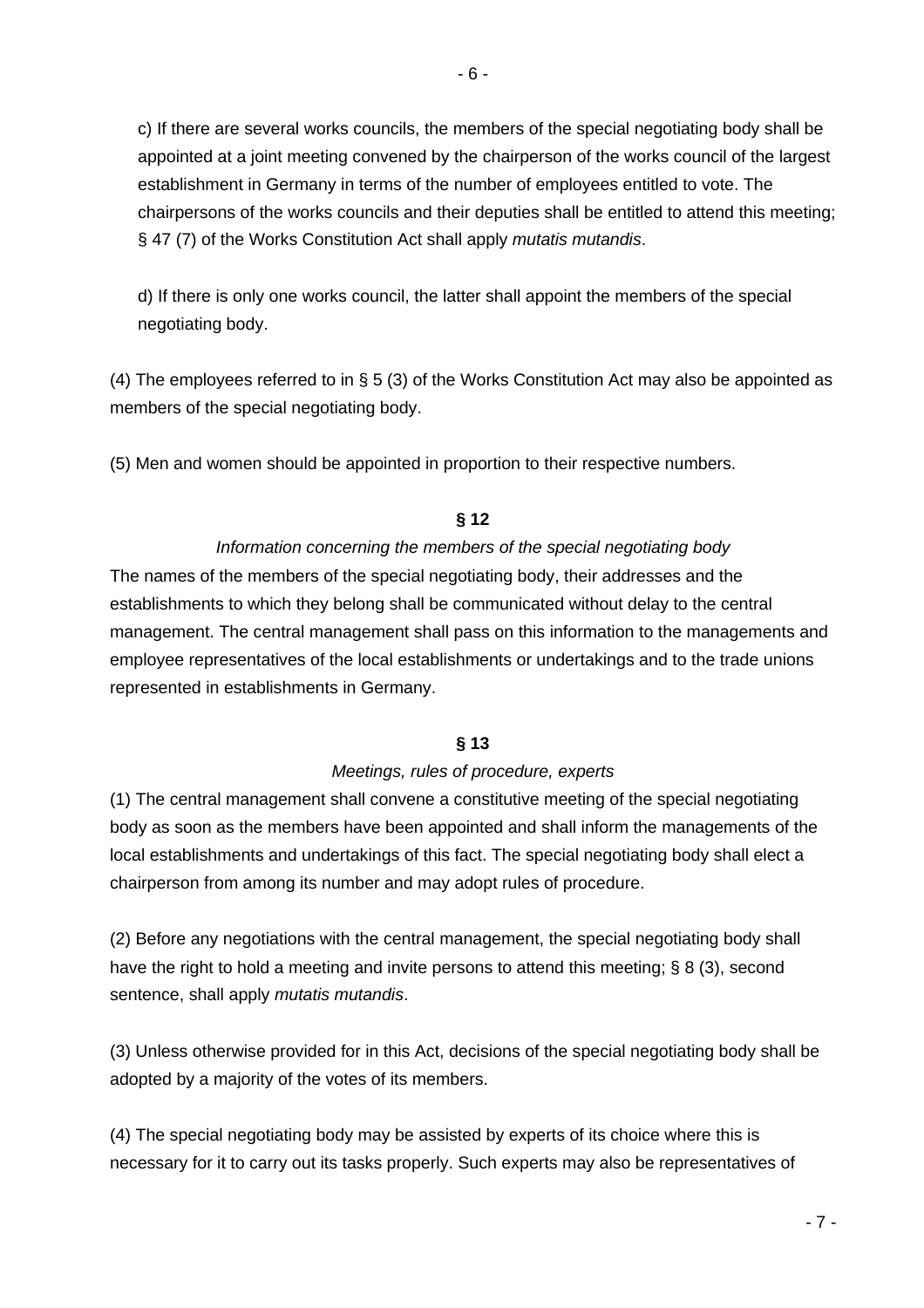trade unions.

#### **§ 14**

## *Involvement of employee representatives from third countries*

Where the central management and the special negotiating body agree to extend the agreement negotiated under § 17 to establishments or undertakings not located in a Member State (third country), they may agree to include employee representatives from these countries on the special negotiating body and to determine the number of members for the third countries concerned and their status.

## **§ 15**

### *Decision on the termination of negotiations*

(1) The special negotiating body may decide, by at least two-thirds of the votes of its members, not to open negotiations or to terminate negotiations. The decision and the result of the vote shall be recorded and the record shall be signed by the chairperson and one other member of the body. A copy of the record shall be forwarded to the central management.

(2) A new request to establish a special negotiating body (§ 9) may be made no sooner than two years after a decision taken in accordance with paragraph 1 above, unless the special negotiating body and the central management lay down a shorter period in writing.

## **§ 16**

#### *Costs and operating expenditure*

(1) The costs arising from the establishment and operation of the special negotiating body shall be borne by the central management. Where experts are called in under § 13 (4), the obligation to bear costs shall extend to only one expert. The central management shall provide the rooms, materials, interpreters and office staff necessary for the meetings and shall bear the necessary travelling and accommodation costs of the members of the special negotiating body.

(2) The employer of a member appointed from Germany to the special negotiating body shall, together with the central management, be jointly and severally liable for this member's entitlement to the reimbursement of costs.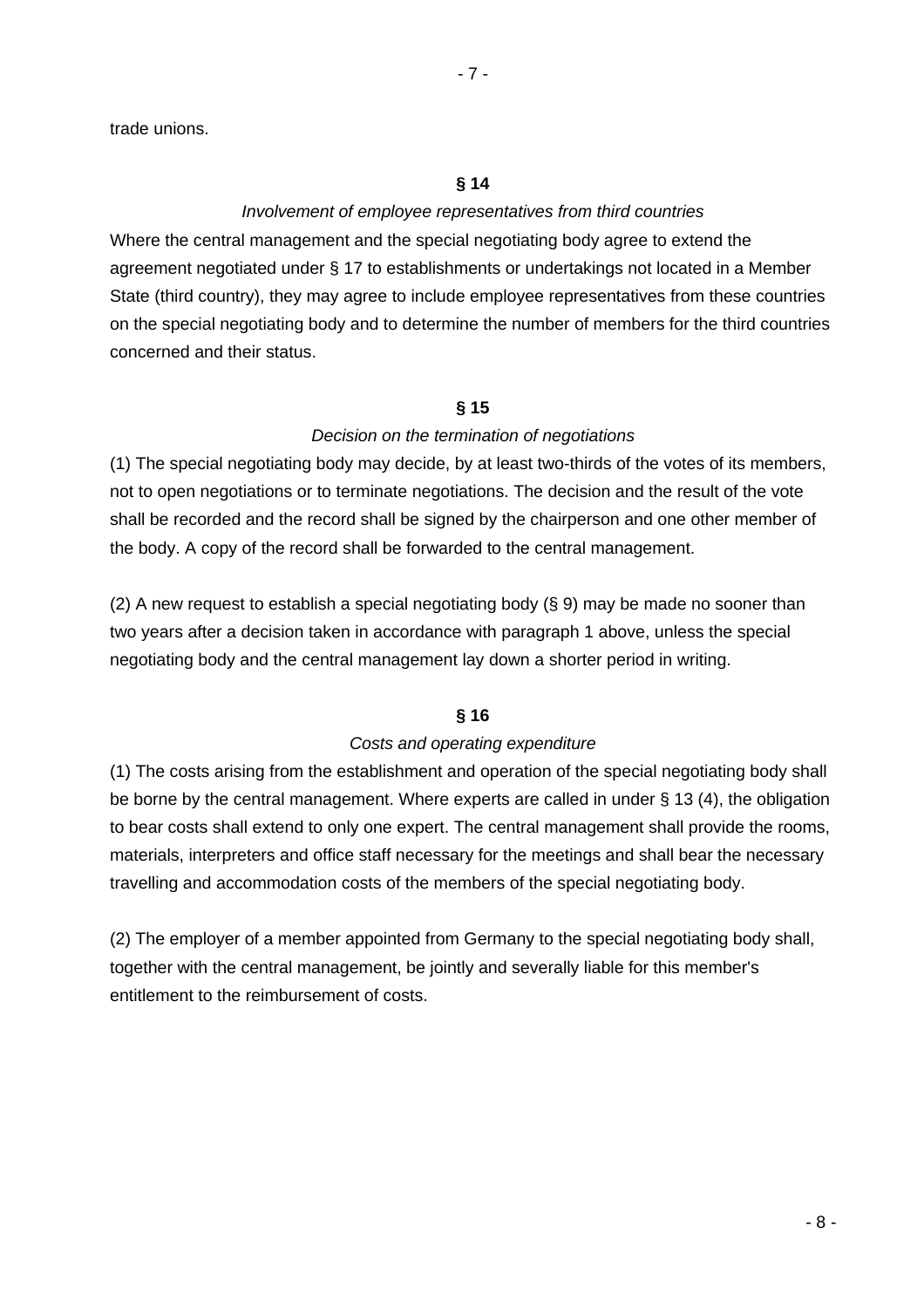## **PART III Agreements concerning cross-border information and consultation**

### **§ 17**

#### *Freedom of organisation*

The central management and the special negotiating body shall be free to decide how the cross-border information and consultation of employees is to be organised; they shall not be bound by the provisions of Part IV of this Act. The agreement shall cover all employees employed in those Member States where the undertaking or group of undertakings has establishments. The parties shall reach agreement on whether cross-border information and consultation is to be implemented by the establishment of one or more European Works Councils in accordance with § 18 or by a procedure for informing and consulting employees in accordance with § 19.

#### **§ 18**

#### *European Works Council by agreement*

(1) Where a European Works Council is to be established, a written agreement shall be reached as to how it is to be organised. The following, in particular, should be regulated:

1. designation of the establishments and undertakings covered, including branches outside the territory of the Member States, where these are to be covered;

2. composition of the European Works Council, number of members, alternate members, allocation of seats and term of office;

3. the competence and tasks of the European Works Council and the procedure for informing and consulting it;

4. venue, frequency and duration of meetings;

5. the financial and material resources to be allocated to the European Works Council;

6. clause concerning the adapting of the agreement to structural changes, the duration of the agreement and the procedure for its renegotiation, including transitional arrangements.

(2) § 23 shall apply *mutatis mutandis*.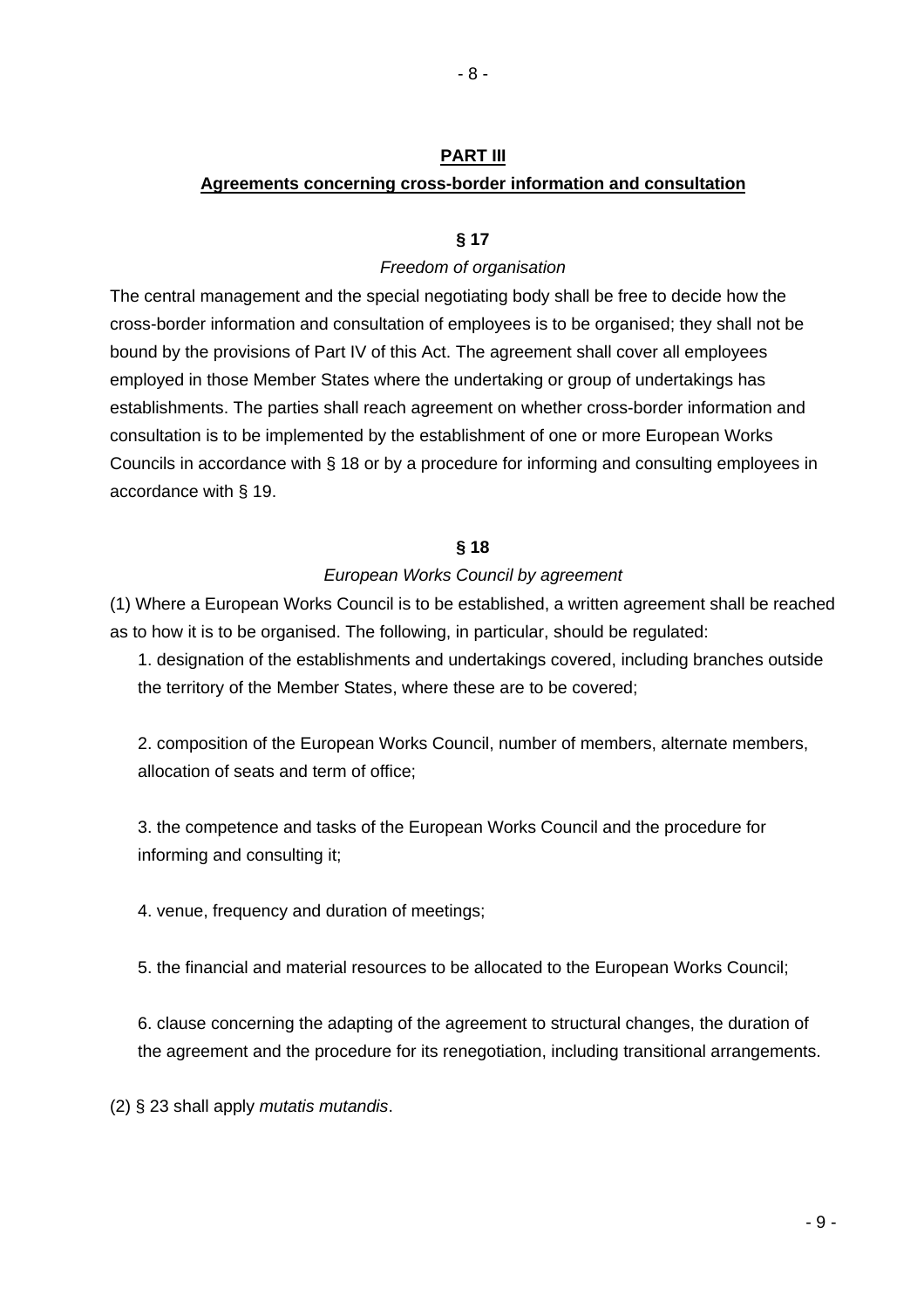#### **§ 19**

### *Procedure for information and consultation*

Where a procedure for informing and consulting employees is to be introduced, an agreement shall be made in writing to regulate the conditions under which employee representatives have the right to confer together on the information conveyed to them and the procedure for the discussion of their proposals or concerns with the central management or other appropriate level of management. This information shall relate in particular to cross-border matters that significantly affect the interests of employees.

### **§ 20**

### *Transitional provisions*

An agreement pursuant to § 18 or 19 shall continue to apply if the right to submit a request or take an initiative under § 9 (1) is exercised before the agreement is terminated. The right to submit a request may also be exercised by an employee representation body established under an agreement. The application of the agreement shall end if it is replaced by a new agreement or if a European Works Council is established by act of law. The application of the agreement shall also end where the special negotiating body takes a decision as provided for in § 15 (1); § 15 (2) shall apply *mutatis mutandis*. The first, second, third and fourth sentences shall not apply if the existing agreement incorporates transitional arrangements.

# **PART IV European Works Council by act of law** *CHAPTER 1 Establishment of the European Works Council*

#### **§ 21**

#### *Requirements*

(1) Should the central management refuse to enter into negotiations within six months of a request as referred to in § 9, a European Works Council shall be established in accordance with § 22 and 23. The same shall apply if no agreement can be reached under § 18 or 19 within three years after the request or the central management and the special negotiating body declare the negotiations failed. The first and second sentences shall apply *mutatis mutandis* if the special negotiating body is to be established upon the initiative of the central management.

(2) A European Works Council shall not be established if the special negotiating body takes a decision as provided for in § 15 (1) before expiry of the deadlines in paragraph 1 above.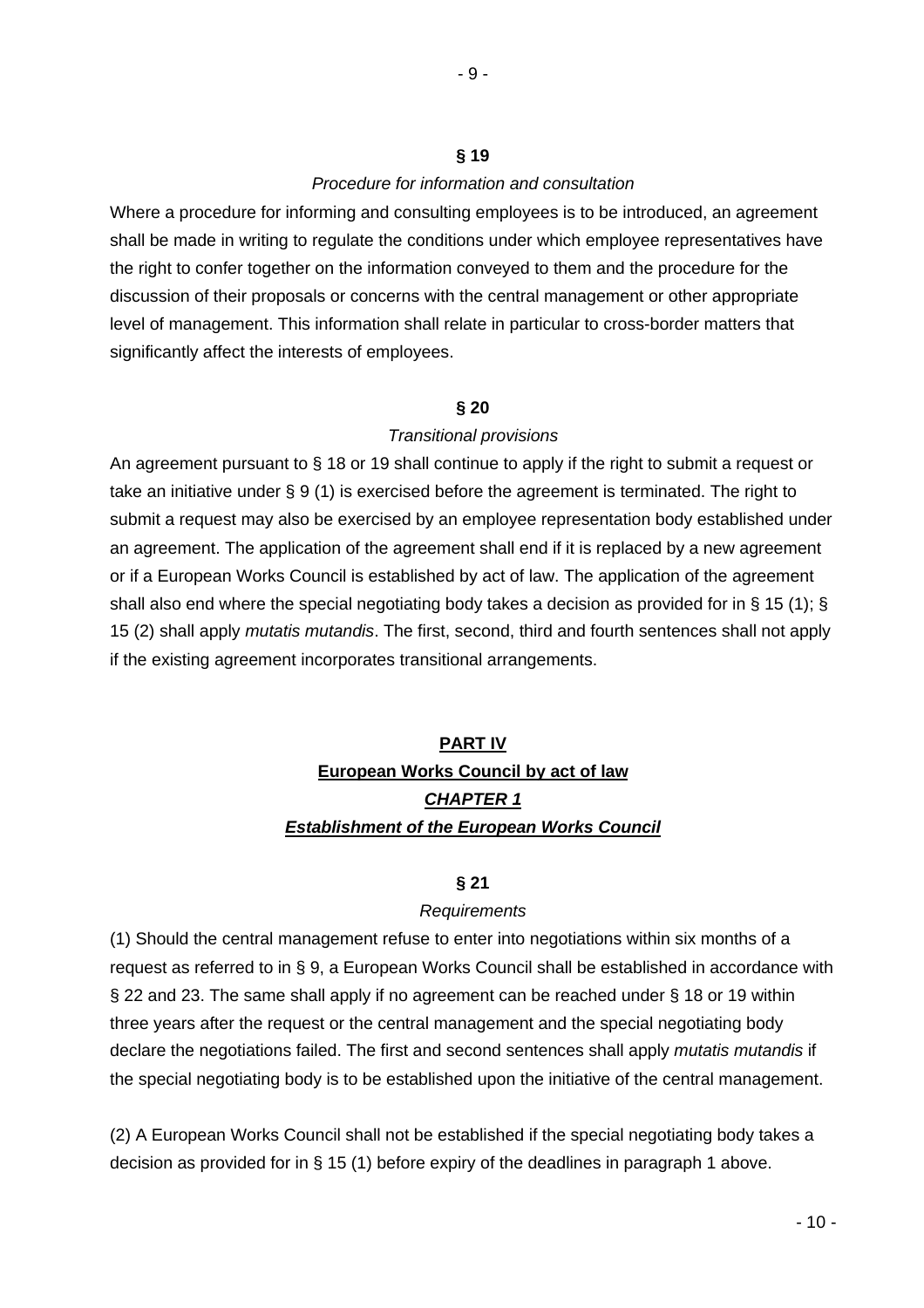### **§ 22**

## *Composition of the European Works Council*

(1) The European Works Council shall be composed of employees of the Community-scale undertaking or Community-scale group of undertakings. Alternate members may be appointed.

(2) An employee representative from each Member State in which the undertaking or group of undertakings has an establishment shall be appointed to the European Works Council.

(3) Where the undertaking or group of undertakings has a total of up to 10 000 employees within the Member States, Member States with at least 20% of the employees shall be represented by an additional member. Member States with at least 30% of the employees shall be represented by two additional members, with at least 40% of the employees by three additional members, and with at least 50% of the employees by four additional members. A Member State with at least 60% of the employees shall be represented by five additional members, with at least 70% of the employees by six additional members, and with at least 80% of the employees by seven additional members.

(4) If the undertaking or group of undertakings has a total of more than 10 000 employees within the Member States, Member States with at least 20% of the employees shall be represented by an additional member. Member States with at least 30% of the employees shall be represented by three additional members, with at least 40% of the employees by five additional members, with at least 50% of the employees by seven additional members. A Member State with at least 60% of the employees shall be represented by nine additional members, with at least 70% of the employees by eleven additional members, and with at least 80% of the employees by thirteen additional members.

## **§ 23**

## *Appointment of employee representatives in Germany*

(1) The members of the European Works Council appointed to represent employees in Germany under this Act or the law of another Member State shall be appointed in Communityscale undertakings by the central works council (§ 47 of the Works Constitution Act). If there is only a works council, the latter shall appoint the members of the European Works Council.

(2) In Community-scale groups of undertakings, the European Works Council members referred to in paragraph 1 above, first sentence, shall be appointed by the combine works council (§ 54 of the Works Constitution Act). If, in addition to the combine works council, there is a central works council or works council not represented on it, the combine works council shall be extended to include their chairpersons and deputies; these chairpersons and their deputies shall in this respect be deemed to be members of the combine works council.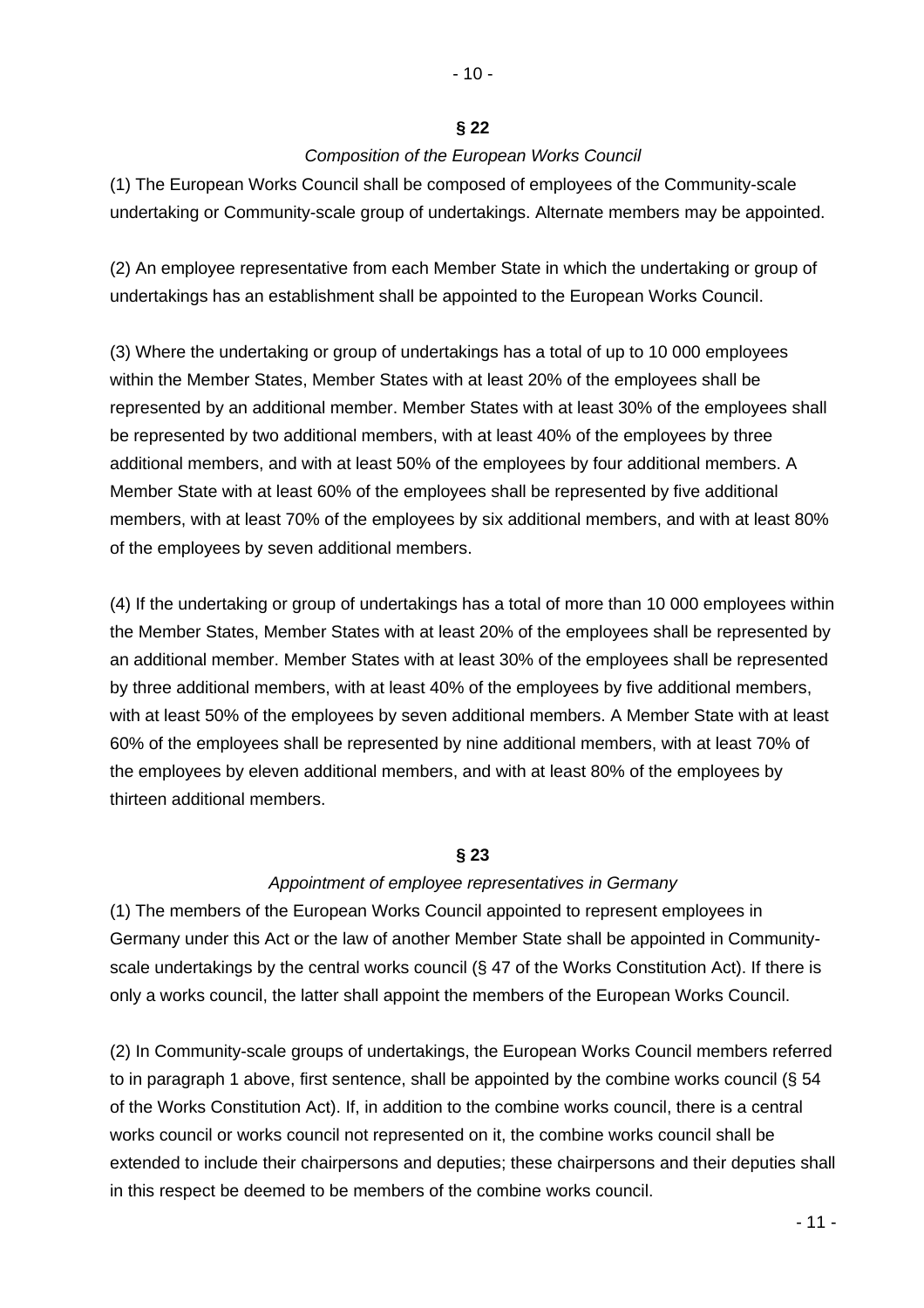(3) If there is no combine works council, the European Works Council members referred to in paragraph 1 above, first sentence, shall be appointed as follows:

a) If there is more than one central works council, the members of the European Works Council shall be appointed at a joint meeting of the central works councils convened by the chairperson of the central works council of the largest undertaking in Germany in terms of the number of employees entitled to vote. If there is at least one works council not represented on the central works councils, the chairperson of this works council and his or her deputy shall be invited to attend the meeting; in this respect, they shall be deemed to be members of the central works council.

b) If, in addition to a central works council, there is at least one works council not represented on the central works council, the latter shall be extended to include the chairperson of this works council and his or her deputy; the chairperson of the works council and his or her deputy shall, in this respect, be deemed to be members of the central works council. The central works council shall appoint the members of the European Works Council. If there is only one central works council, the latter shall appoint the members of the European Works Council.

c) If there is more than one works council, the members of the European Works Council shall be appointed at a joint meeting convened by the chairperson of the works council of the largest establishment in Germany in terms of the number of employees entitled to vote. The chairpersons of the works councils and their deputies shall be entitled to attend this meeting; § 47 (7) of the Works Constitution Act shall apply *mutatis mutandis*.

d) If there is only one works council, the latter shall appoint the members of the European Works Council.

(4) Paragraphs 1 to 3 shall apply *mutatis mutandis* to the revocation of an appointment.

(5) Men and women should be appointed in proportion to their respective numbers.

(6) The competent executives' committee of a Community-scale undertaking or Communityscale group of undertakings which has its central management in Germany may designate one of the employees referred to in § 5 (3) of the Works Constitution Act who shall have the right to attend and address meetings for the information and consultation of the European Works Council, provided at least five representatives from Germany have been delegated to attend in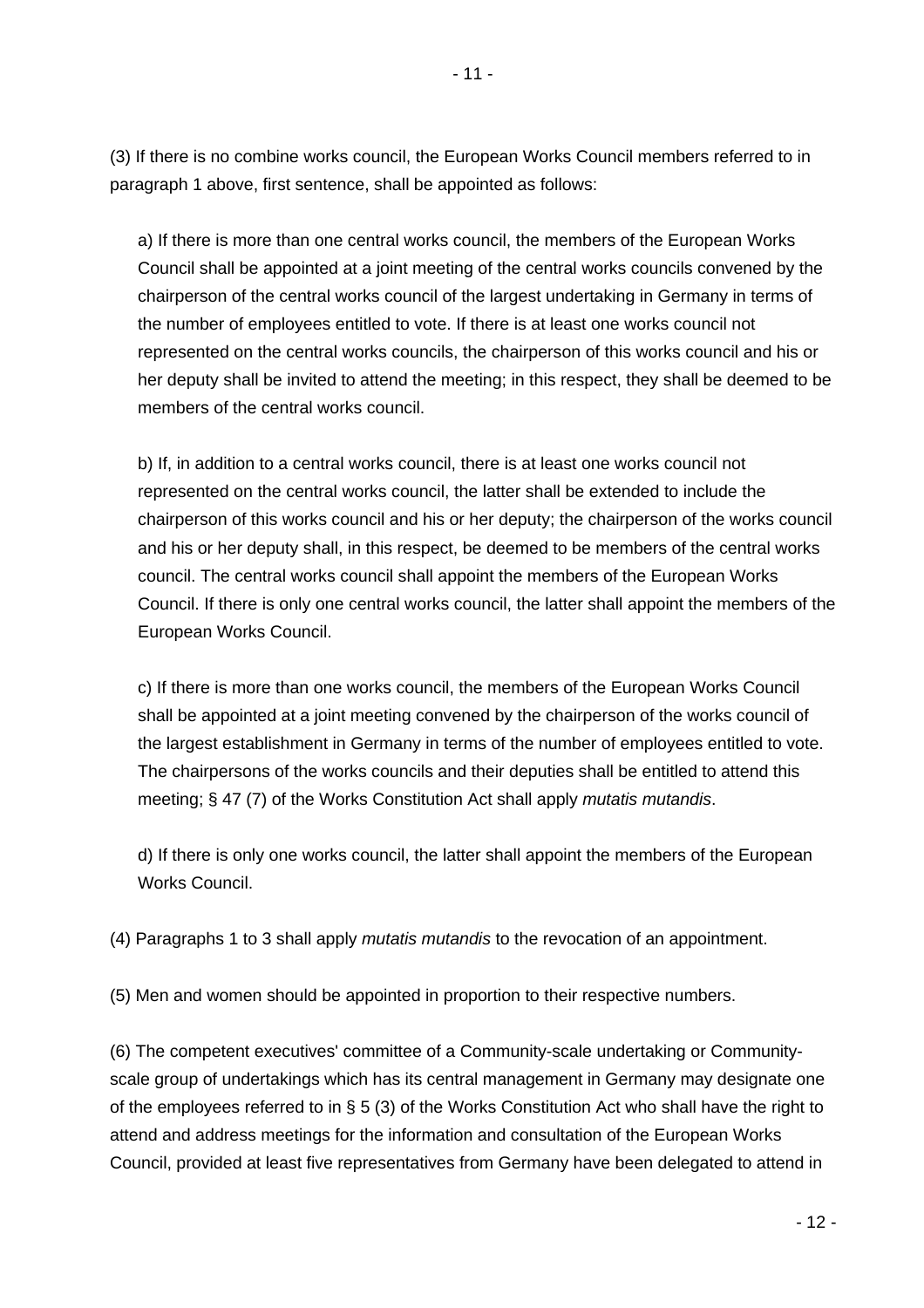accordance with § 22 (2) to (4). § 30 and 39 (2) shall apply *mutatis mutandis*.

#### **§ 24**

### *Information concerning the members of the European Works Council*

The names of the members of the European Works Council, their addresses and the establishments to which they belong shall be communicated without delay to the central management. The central management shall pass on this information to the managements and employee representatives of the local establishments or undertakings and to the trade unions represented in establishments in Germany.

## *CHAPTER 2 Conduct of business of the European Works Council*

#### **§ 25**

#### *Constitutive meeting, chairperson*

(1) Immediately upon appointment of the members, the central management shall convene the constitutive meeting of the European Works Council. The European Works Council shall elect from among its number a chairperson and his or her deputy.

(2) The chairperson of the European Works Council or, in the event of his or her absence, his or her deputy shall represent the European Works Council within the terms of the decisions taken by the latter. The chairperson or, in the event of his or her absence, his or her deputy shall have the right to accept statements to be made to the European Works Council.

#### **§ 26**

#### *Committee*

(1) Where the European Works Council comprises nine or more members, it shall establish a committee of three members, comprising the chairperson and two other members to be elected. The members of the Committee should be employed in different Member States. The Committee shall conduct the ongoing business of the European Works Council.

(2) A European Works Council with fewer than nine members may delegate the conduct of ongoing business to the chairperson or another member of the European Works Council.

### **§ 27**

#### *Meetings*

(1) The European Works Council shall have the right to hold a meeting and invite persons to attend in connection with the provision of information by the central management under § 32. The same shall apply in the case of information concerning extraordinary circumstances as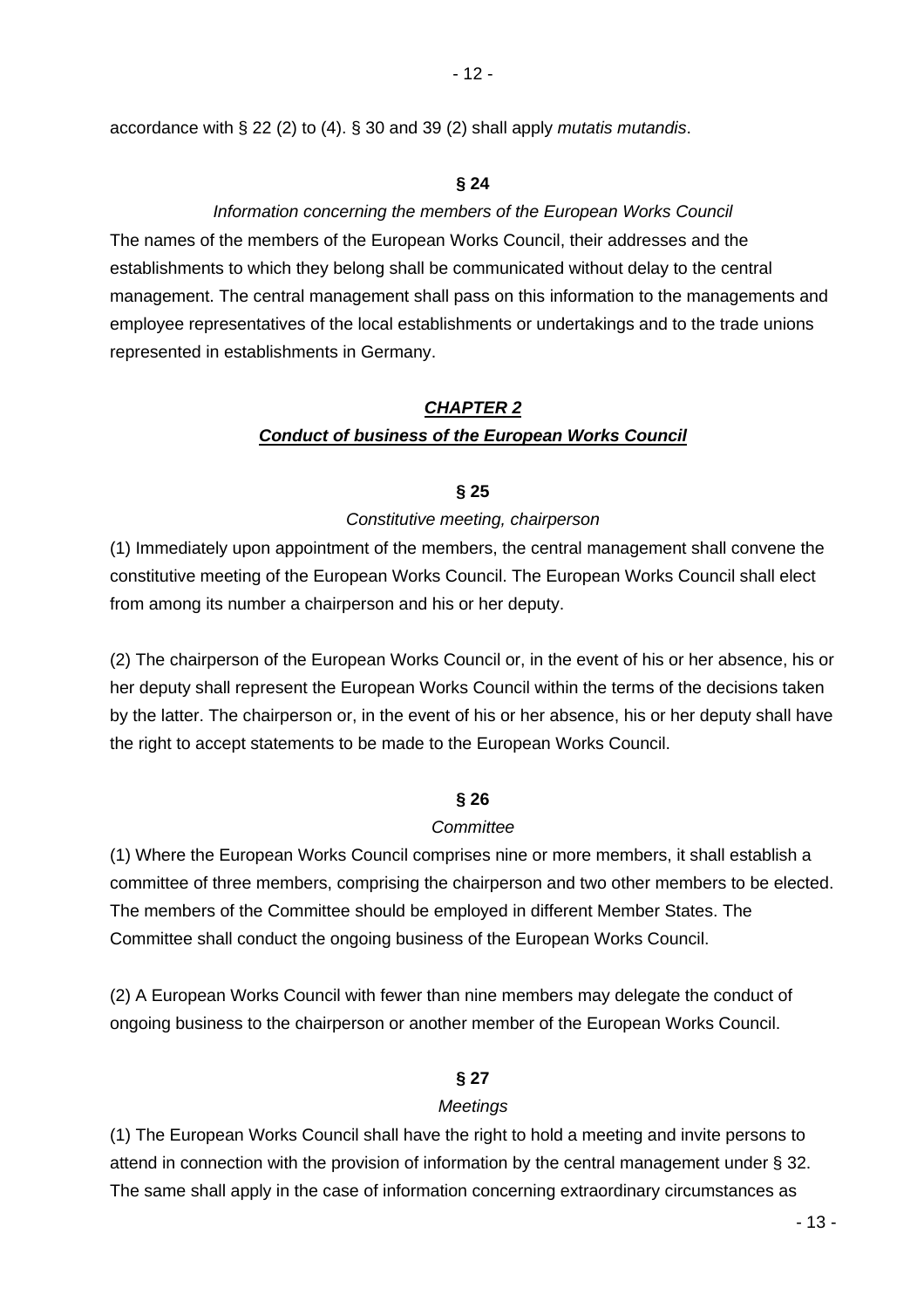provided for in § 33. The date and venue for meetings shall be agreed with the central management. With the consent of the central management, the European Works Council may hold additional meetings. The meetings of the European Works Council shall not be public.

(2) Paragraph 1 shall apply *mutatis mutandis* to the exercise of the European Works Council's rights of participation by the Committee pursuant to § 26 (1).

## **§ 28**

## *Decisions, rules of procedure*

Unless otherwise provided for in this Act, the decisions of the European Works Council shall be adopted by the majority of the votes of the members present. Other provisions relating to the conduct of business should be incorporated in written rules of procedure adopted by the European Works Council with the majority of the votes of its members.

## **§ 29**

## *Experts*

The European Works Council and the Committee may be assisted by experts of their choice where this is necessary for them to carry out their tasks properly. Such experts may also be representatives of trade unions.

## **§ 30**

## *Costs and operating expenditure*

The costs arising from the establishment and operation of the European Works Council and the Committee (§ 26 (1)) shall be borne by the central management. Where experts are called in under § 29, the obligation to bear costs shall extend to only one expert. In particular, it shall provide the rooms, material resources and office staff necessary for the meetings and the conduct of ongoing business and shall, in addition, provide interpreters for meetings. It shall bear the necessary travelling and accommodation costs of the members of the European Works Council and the Committee. § 16 (2) shall apply *mutatis mutandis*.

## *CHAPTER 3 Competence and rights of participation*

## **§ 31**

## *Cross-border matters*

(1) The European Works Council shall have competence in the matters referred to in § 32 and 33 where these concern at least two establishments or two undertakings in different Member States.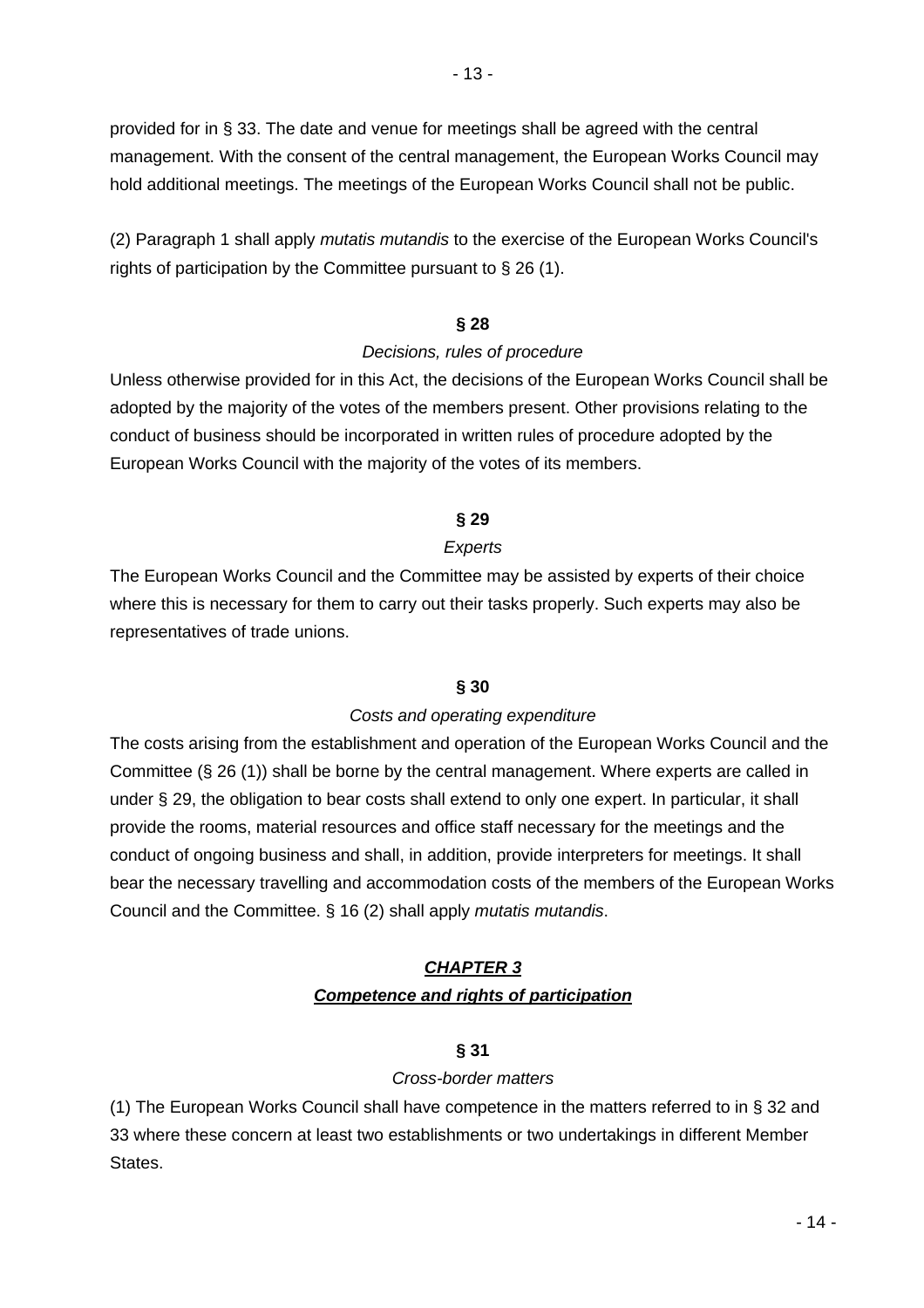(2) For undertakings and groups of undertakings within the meaning of  $\S 2$  (2), the European Works Council shall have competence only in those matters that relate to the territory of the Member States and concern at least two establishments or two undertakings in different Member States.

## **§ 32**

## *Annual information and consultation*

(1) Once every calendar year, the central management shall inform the European Works Council, providing it with the required documentation in good time, of the progress of the business of the Community-wide undertaking or Community-wide group of undertakings and its prospects and consult it on these matters.

(2) The progress of the business and prospects as referred to in paragraph 1 above relate in particular to:

1. structure and economic and financial situation of the undertaking or group of undertakings;

2. the likely development of the business and of production and sales;

3. the situation and probable trend of employment;

4. investments (investment programmes);

5. fundamental changes in organisation;

6. the introduction of new working and production processes;

7. the relocation of undertakings, establishments or significant parts thereof and transfers of production;

8. the merger or division of undertakings or establishments;

9. the cutting back or closure of undertakings, establishments or significant parts thereof;

10. collective redundancies.

## **§ 33**

## *Information and consultation*

(1) In the event of exceptional circumstances affecting the employees' interests to a considerable extent, the central management shall inform the European Works Council in good time of these circumstances, providing it with the required documentation, and, on request, consult the European Works Council. Exceptional circumstances comprise in particular

- 1. the relocation of undertakings, establishments or important parts thereof;
- 2. the closure of undertakings, establishments or important parts thereof;
- 3. collective redundancies.

(2) If there is a Committee within the meaning of  $\S 26$  (1), this Committee shall be addressed instead of the European Works Council in accordance with paragraph (1), first sentence. § 27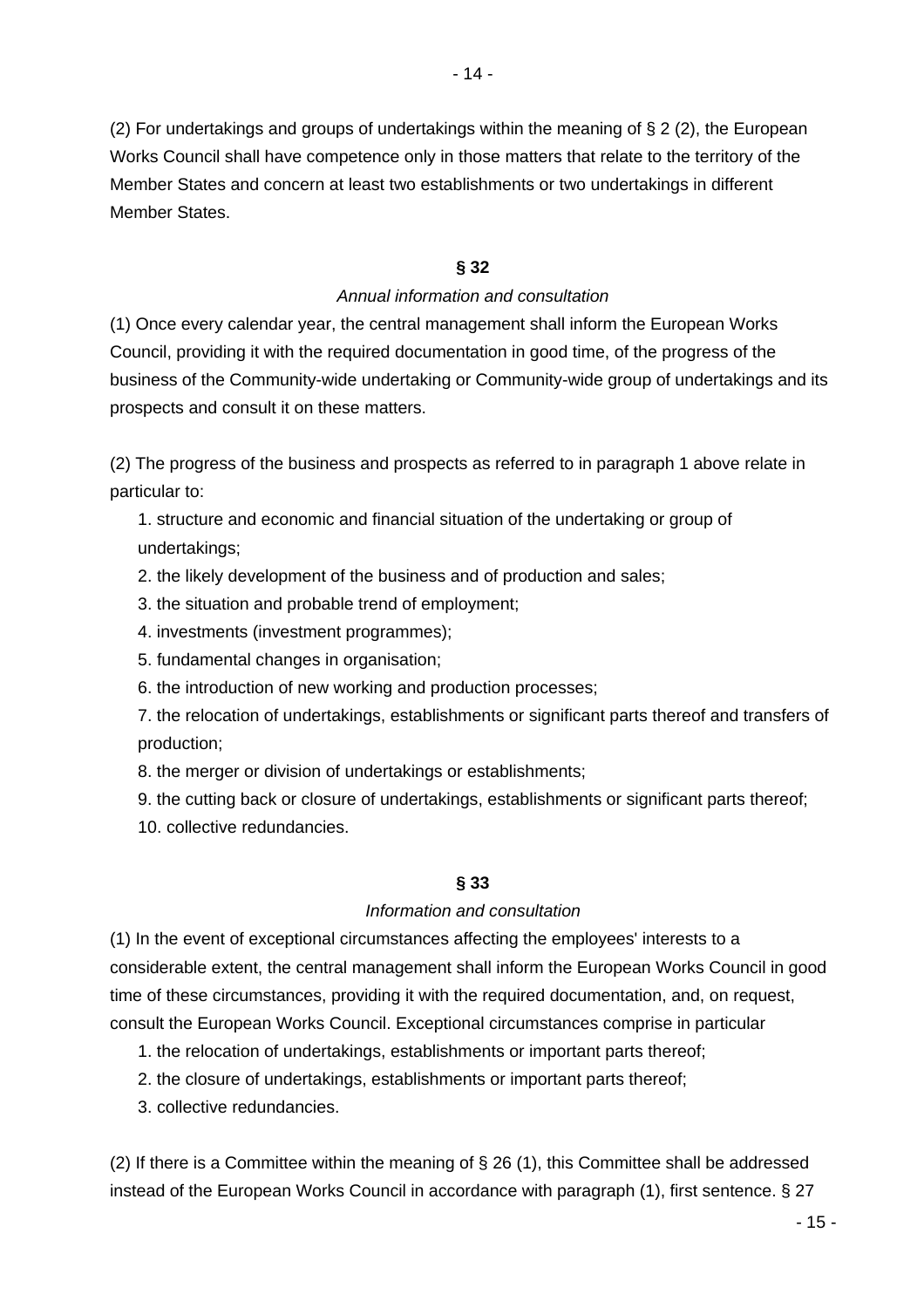(1), second to fifth sentences, shall apply *mutatis mutandis*. Those members of the European Works Council appointed for establishments or undertakings directly affected by the planned measures shall also be invited to meetings of the Committee; in this respect, they shall be deemed to be members of the Committee.

## **§ 34**

## *Ideological undertakings*

Only § 32 (2), items 5 to 10, and § 33 shall apply to undertakings and controlling undertakings of groups of undertakings that, for the most part, directly serve the purposes referred to in § 118 (1), first sentence, items 1 and 2, of Works Constitution Act, subject to the proviso that information and consultation shall be required only with regard to compensation or alleviation of financial disadvantages suffered by the employees as a result of changes in the undertaking or establishment.

## **§ 35**

## *Information of local employee representatives*

(1) The European Works Council or the Committee (§ 33 (2)) shall report to the local employee representatives or, where there are no such representatives, the employees in the establishments or undertakings on the information and consultation procedure.

(2) The member of the European Works Council or the Committee who reports to the local employee representatives in Germany shall, in establishments and undertakings where executives' committees exist, deliver this report to a joint meeting within the meaning of § 2(2) of the Executives' Committee Act. This shall not apply where an employee designated under § 23 (6) has attended the meeting to inform and consult the European Works Council. If the report as referred to in paragraph (1) above is delivered only in writing, it shall also be forwarded to the competent executives' committee.

## *CHAPTER 4*

## *Change of composition, transition to an agreement*

## **§ 36**

## *Duration of membership, appointment of new members*

(1) Membership of the European Works Council shall be for a period of four years unless terminated earlier by revocation of appointment or for other reasons. This period shall start upon appointment.

(2) Every two years, starting from the date of the constitutive meeting of the European Works Council (§ 25 (1)), the central management shall examine whether the numbers of employees in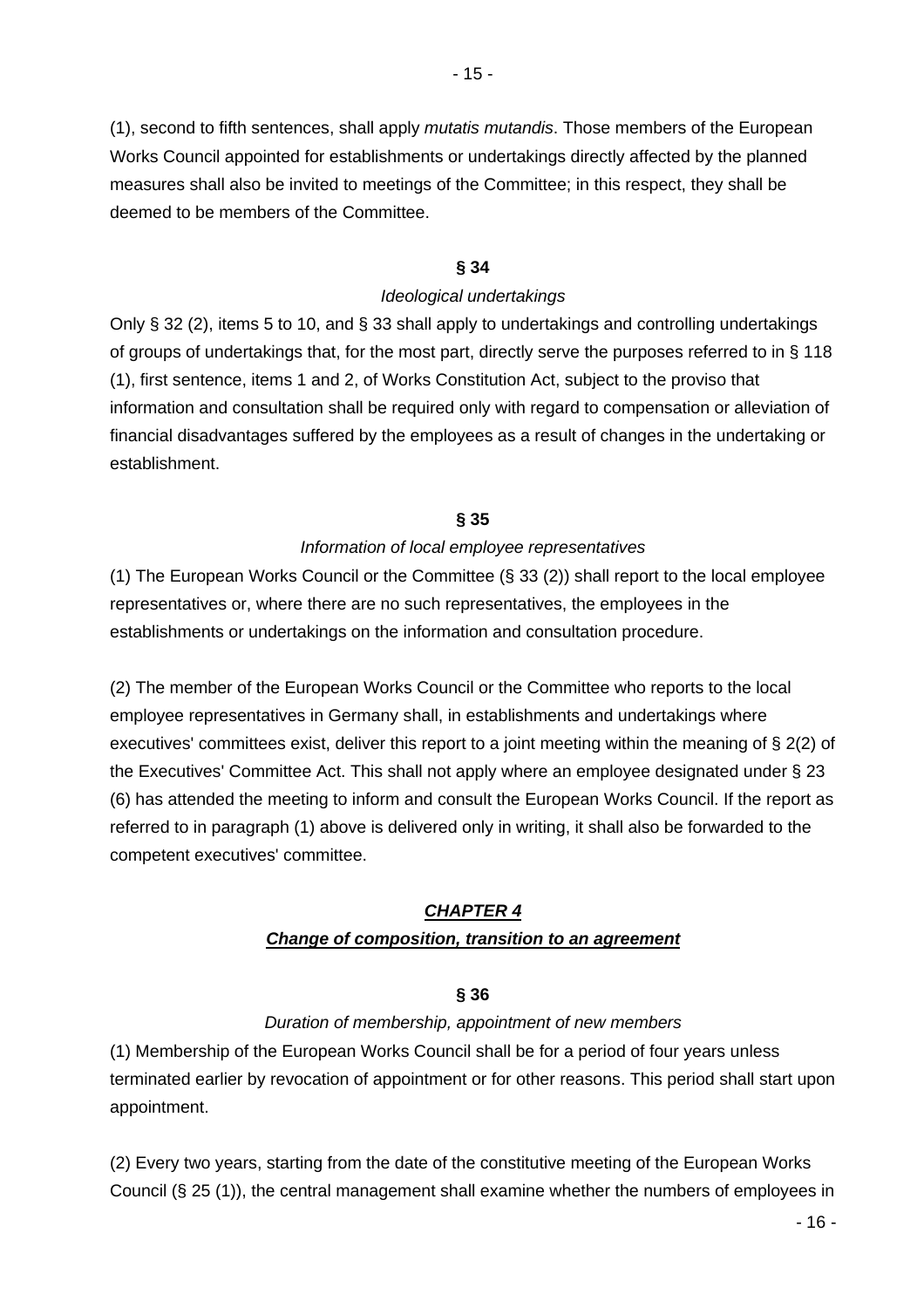the individual Member States have changed to such an extent that the composition of the European Works Council would be calculated differently under § 22 (2) to (4). It shall inform the European Works Council of the results. Where the results require a different composition of the European Works Council, the latter shall call upon the competent bodies to ensure that new members of the European Works Council are appointed for those Member States where a different number of employee representatives is required compared with the previous period; these new appointments end the membership of the employee representatives that have hitherto represented these Member States on the European Works Council. The first, second and third sentences shall apply *mutatis mutandis* in the case of a Member State hitherto not represented on the European Works Council.

## **§ 37**

## *Opening of negotiations*

Four years after the constitutive meeting (§ 25 (1)), the European Works Council shall decide, by a majority of the votes of its members, whether to negotiate an agreement with the central management as provided for in § 17. Should the European Works Council decide to open negotiations, it shall have the same rights and duties as the special negotiating body; § 8, 13, 14, 15 (1) and § 16 to 19 shall apply *mutatis mutandis*. The term of office of the European Works Council shall end when an agreement is reached under § 17.

## **PART V**

## **Principles of cooperation and protective provisions**

## **§ 38**

## *Cooperation in a spirit of trust*

The central management and the European Works Council shall co-operate in a spirit of trust for the good of the employees and the undertaking or group of undertakings. The first sentence shall apply *mutatis mutandis* to cooperation between the central management and the employee representatives under an information and consultation procedure.

## **§ 39**

## *Secrecy, confidentiality*

(1) The central management shall be obliged to provide information on the matters agreed under § 18 and 19 or as referred to in § 32 and § 33 (1) only where business or operating secrets of the undertaking or group of undertakings are not jeopardised as a result.

(2) The members and alternate members of a European Works Council shall not divulge or make use of operating or business secrets that have come to their knowledge in connection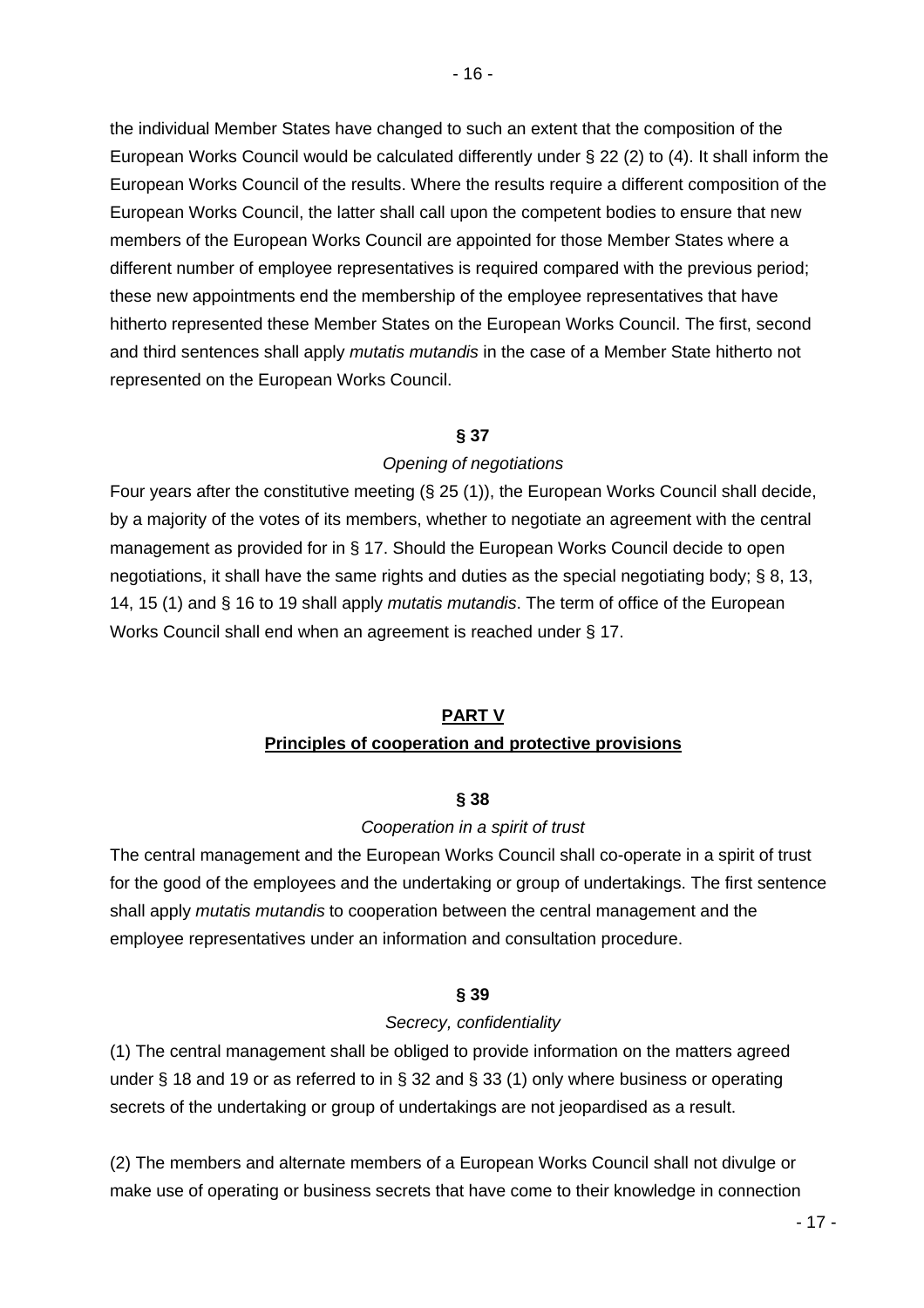with their membership of the European Works Council and have been expressly designated by the central management as confidential. This provision shall continue to apply to former members of the European Works Council. It shall not apply *vis-à-vis* other members of the European Works Council. In addition, it shall not apply *vis-à-vis* the employee representatives of local establishments or undertakings, where such persons are to be informed under an agreement in accordance with § 18 or under § 35 of the content of information and the outcome of consultations, *vis-à-vis* employee representatives on the supervisory board or *vis-à-vis* interpreters or experts called in to provide assistance.

(3) The obligation to preserve confidentiality under paragraph 2, first and second sentences, shall apply *mutatis mutandis* to

1. the members and alternate members of the special negotiating body,

2. the employee representatives in the case of an information and consultation procedure (§ 19),

3. the experts and interpreters, and

4. the local employee representatives.

(4) The exceptions to the obligation to preserve confidentiality set out in paragraph 2, third and fourth sentences, shall apply *mutatis mutandis* to

1. the special negotiating body *vis-à-vis* experts and interpreters,

2. employee representatives in the case of an information and consultation procedure *vis-àvis* interpreters and experts called in under an agreement to provide assistance and *vis-à-vis* local employee representatives where such persons are to be informed of the content of information and the outcome of consultations under the agreement (§ 19).

## **§ 40**

## *Protection of employee representatives in Germany*

(1) For members of a European Works Council employed in Germany, § 37 (1) to (5), § 78 and § 103 of the Works Constitution Act and § 15 (1), (3) to (5) of the Act on Protection against Unfair Dismissals shall apply *mutatis mutandis*.

(2) Paragraph 1 shall apply *mutatis mutandis* to the members of the special negotiating body and to employee representatives in the case of an information and consultation procedure.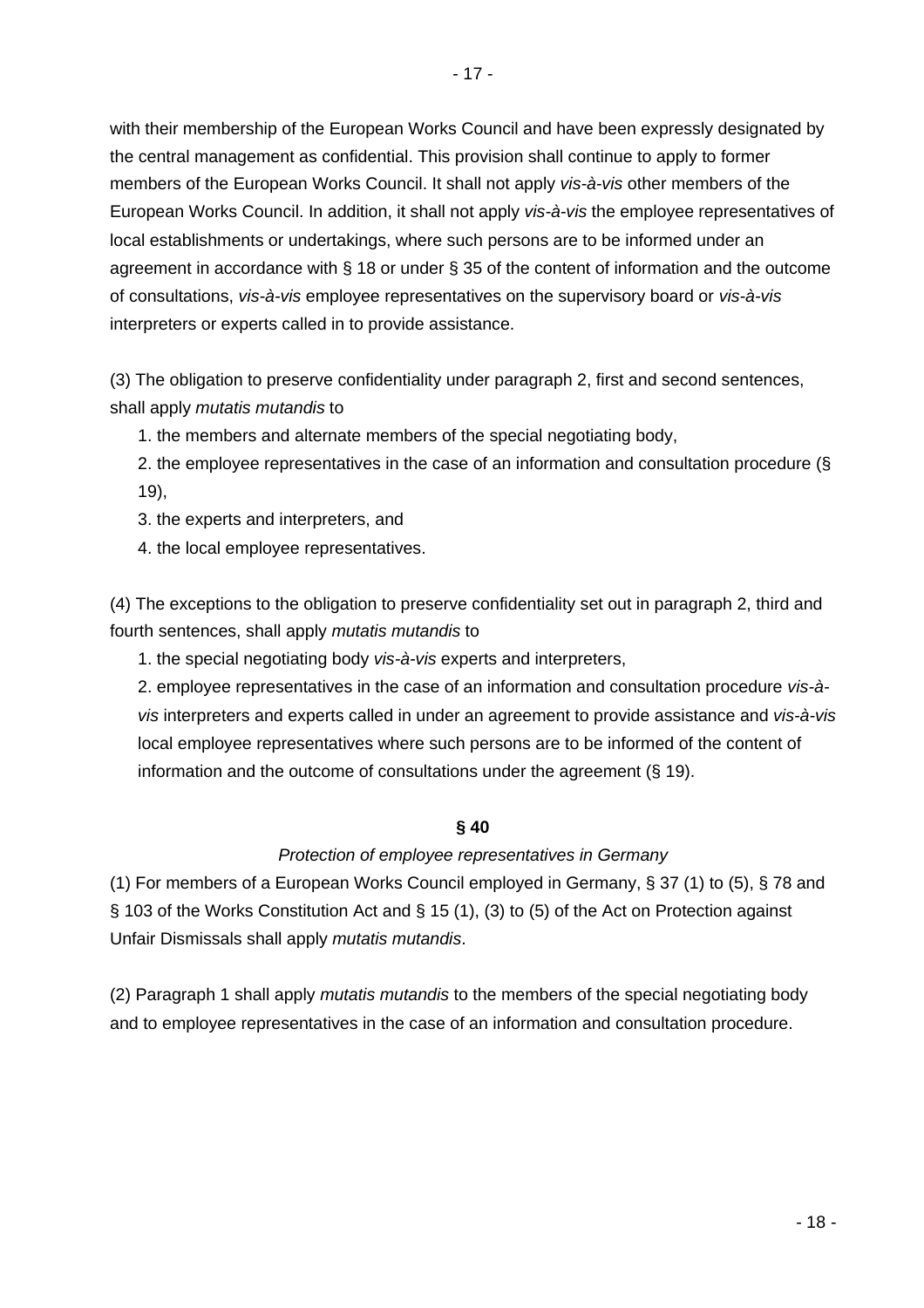# **PART VI Existing agreements**

### **§ 41**

### *Continued application*

(1) Where an agreement on cross-border information and consultation is in place before 22 September 1996, the provisions of this Act shall not apply to the undertakings and groups of undertakings as referred to in § 2 and 3 for as long as this agreement is in force. The agreement must cover all employees employed in the Member States and guarantee appropriate participation in information and consultation to employees from those Member States where the undertaking or group of undertakings has an establishment.

(2) The conclusion of such an agreement on the part of the employees only by an employee representation as provided for in the Works Constitution Act shall not preclude the application of paragraph (1) above. The same shall apply where more than one agreement has been concluded for an undertaking or a group of undertakings.

(3) Where the requirements of paragraph (1) are not satisfied because the agreement existing at the date referred to in paragraph (1), first sentence, does not cover all employees, the parties to the agreement may include all employees within a deadline of six months.

(4) Even after the date referred to in paragraph (1), first sentence, existing agreements may be adapted to changes in the structure of the undertaking or the group of undertakings and to the number of employees.

(5) Where an agreement has been concluded for a limited period of time, the parties may decide to continue to apply it under the terms of paragraphs (1), (3) and (4) above.

(6) An agreement shall continue to apply where the right to submit a request or take an initiative under § 9 (1) has been exercised before its termination. The right to submit a request may also be exercised by an employee representation body established under the agreement. The application of the agreement shall end if it is replaced by a cross-border information and consultation procedure as provided for in § 18 or 19 or if a European Works Council has been established by act of law. The application of the agreement shall also end where the special negotiating body takes a decision as provided for in § 15 (1); § 15 (2) shall apply *mutatis mutandis*.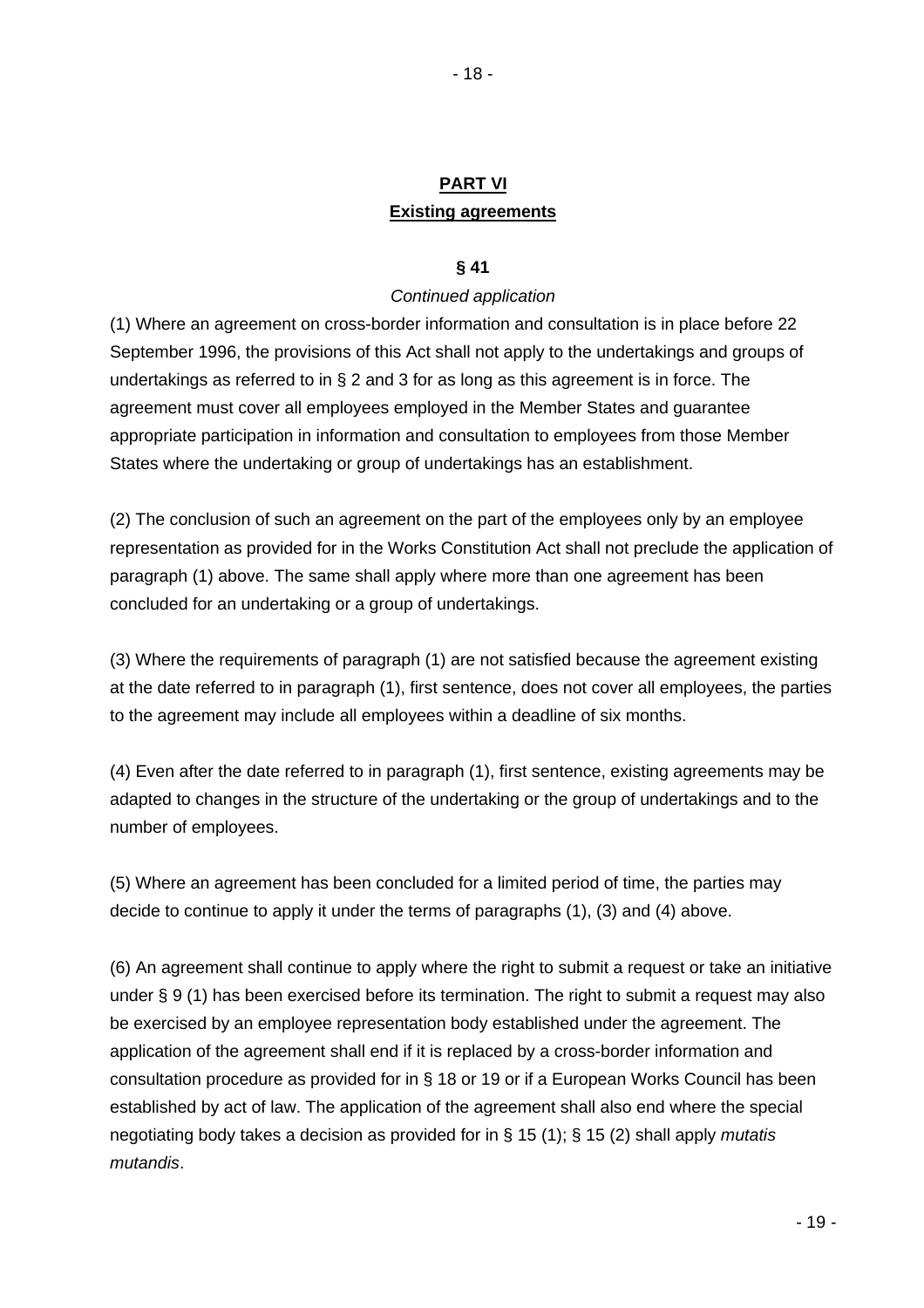(7) The provisions of this Act shall not apply to undertakings and groups of undertakings which meet the requirements of § 2 and 3 for the first time due to the fact that establishments and undertakings located in the United Kingdom of Great Britain and Northern Ireland are taken into account if an agreement on cross-border information and consultation is in place in these undertakings and groups of undertakings before 15 December 1999. Paragraphs (1) to (6) shall apply *mutatis mutandis*.

# **PART VII Special provisions; penalties and fines**

**§ 42**

*Protection of establishment and activity*

No-one may

1. obstruct or influence, by imposing or threatening to impose disadvantages or by granting or promising to grant advantages, the establishment of the special negotiating body (§ 9) or a European Works Council (§ 18, 21(1)) or the introduction of an information and consultation procedure (§ 19),

2. obstruct or interfere with the activity of the special negotiating body, a European Works Council or the employee representatives in the case of an information and consultation procedure, or

3. disadvantage or favour, on account of his or her activity, a member or alternate member of the special negotiating body or of a European Works Council or an employee representative in the case of an information and consultation procedure.

## **§ 43**

## *Penalties*

(1) A term of imprisonment of up to two years or a fine shall be imposed on anyone who makes use of a business or operating secret in breach of § 39 (2), first or second sentence, both also in conjunction with paragraph (3).

(2) Offences shall be prosecuted only upon request.

## **§ 44**

## *Penalties*

(1) A term of imprisonment of up to one year or a fine shall be imposed on anyone who: